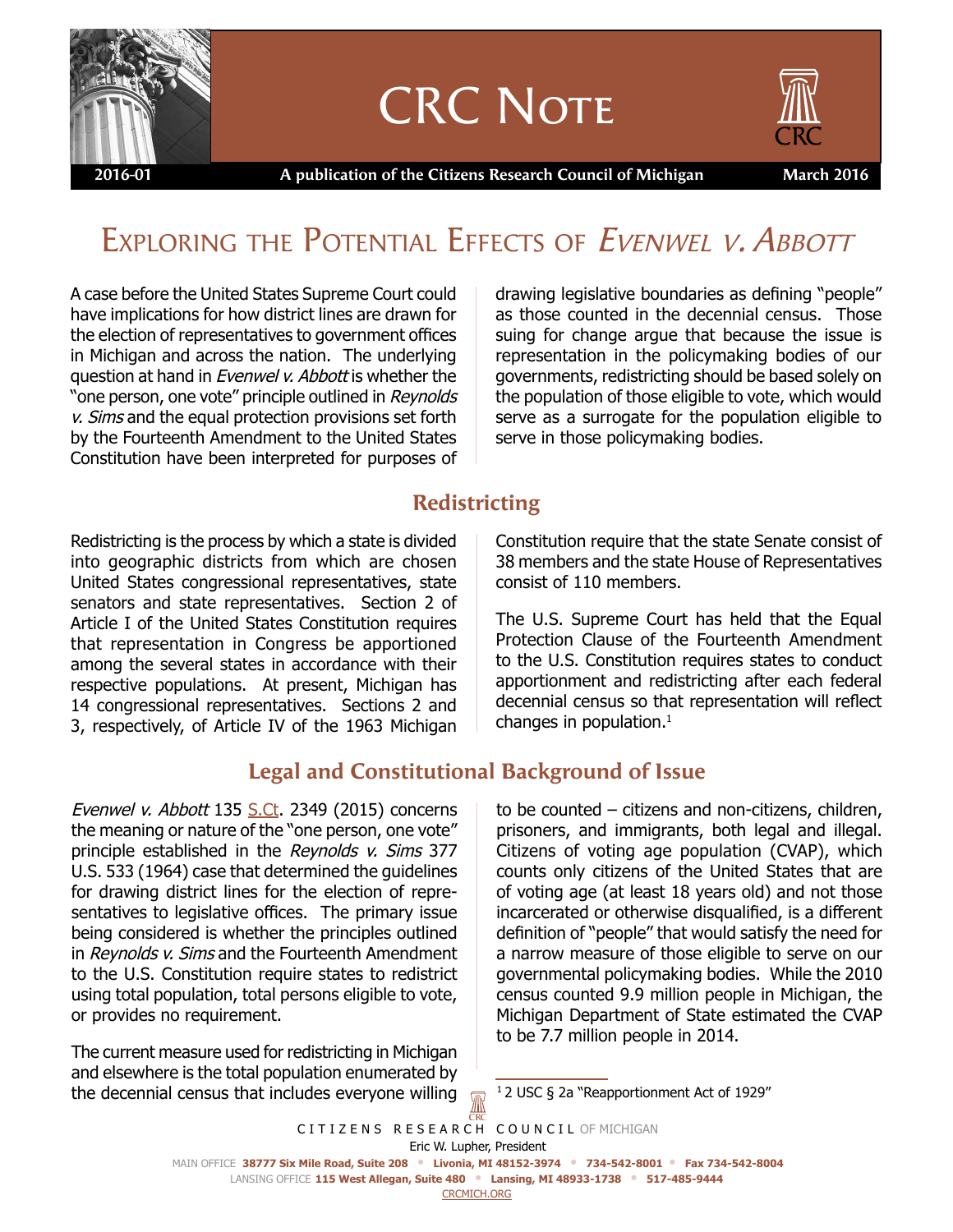**Reynolds v. Sims**. Reynolds v. Sims is a 1964 Supreme Court case that originated in Birmingham, Alabama. It started as a challenge to the redistricting provisions of the Alabama Constitution, which provided that each county receives one senator. At that time, the largest county in Alabama had a population about 41 times larger than the population of the smallest county.

The Supreme Court described the nature of the problem posed by such population variances, in a passage that is quoted at length, as follows:

Legislators represent people, not trees or acres. Legislators are elected by voters, not farms or cities or economic interests. As long as ours is a representative form of government and legislators are those instruments of government elected directly by and directly representative of the people, the right to elect legislators in a free and unimpaired fashion is a bedrock of our political system.

The majority opinion, which created the principle of "one person, one vote," caused many states to modify their system of legislative representation. States are required to provide substantially equal legislative representation for all citizens in a state regardless of where they reside. This principle is being challenged in the Evenwel case.

The opinion in Reynolds v. Sims appeared to make reference to both total population and total voters,<sup>2</sup> providing the legal basis for bringing this case. The Fourteenth Amendment requires that states provide equal protection of their laws to any person in their jurisdiction. The legal question in the Evenwel case thus puts the constitutional value of the "one person, one vote" principle against the constitutional value of equal protection for all persons, including non-voters. The case is expected to be decided in 2016, although the recent death of Supreme Court Justice Antonin Scalia may affect the timing of the decision.

**Evenwel v. Abbott.** The Evenwel case originated as a dispute between two Texas residents – Titus County Republican Party chair Sue Evenwel and Montgomery County resident Edward Pfenninger – and the State of Texas. Former Texas Governor Rick Perry signed a redistricting plan into law in 2014 that put roughly even numbers of Texans into each Congressional, state house, and state senate district. However, the redistricting plan did not put the same number of eligible voters into each district, which Evenwel and Pfenninger claim causes voters in districts with greater proportions of residents who are not eligible to vote to have greater political influence because their individual votes are effectively made stronger since each individual vote in such districts represents a higher percentage of the overall voting population.

Amici briefs supplied in support of the State of Texas claim that a ruling favoring equalizing voters across districts would prevent those not eligible to vote from having equal access to petition their elected representatives, and would cause these persons to lack equal representation as persons.

This case was originally appealed to the Fifth U.S. Circuit Court, which held that "one person, one vote" allows states to use total population, and does not require states to use voter population in their legislative redistricting.

**Michigan Redistricting Provisions.** The redistricting provisions in the 1963 Michigan Constitution were being developed by delegates to the 1961-62 Constitutional Convention as Revnolds v. Sims was being argued in the U.S. Supreme Court. Ultimately, the Constitutional Convention delegates failed to anticipate the direction the U.S. Supreme Court would take in the case and included provisions incorporating more than just "persons" into the redistricting process. As such, Michigan was required to abandon the legislative apportionment commission included in the 1963 Constitution as it was based on state  $\frac{2}{3}$  377 US 565-566

TERENCE M. DONNELLY, Chair ALEKSANDRA A. MIZIOLEK, Vice Chair KELLY ROSSMAN-McKINNEY, Treasurer LAURA APPEL MICHAEL G. BICKERS JAMES DAVLIN

DANIEL DOMENICUCCI BETH DRYDEN RANDALL W. EBERTS SHERRIE L. FARRELL RICHARD A. FAVOR, JR. JOHN J. GASPAROVIC

#### **CRC BOARD OF DIRECTORS**

JUNE SUMMERS HAAS DAVID R. HAY MARYBETH S. HOWE GORDON KRATER WILLIAM J. LAWRENCE III KRISTEN MCDONALD

AN

MICHAEL P. MCGEE PAUL R. OBERMEYER KEVIN PROKOP JAY RISING MILTON W. ROHWER CANDEE SAFERIAN

CAROLEE K. SMITH CHRISTINE MASON SONERAL LARRY YACHCIK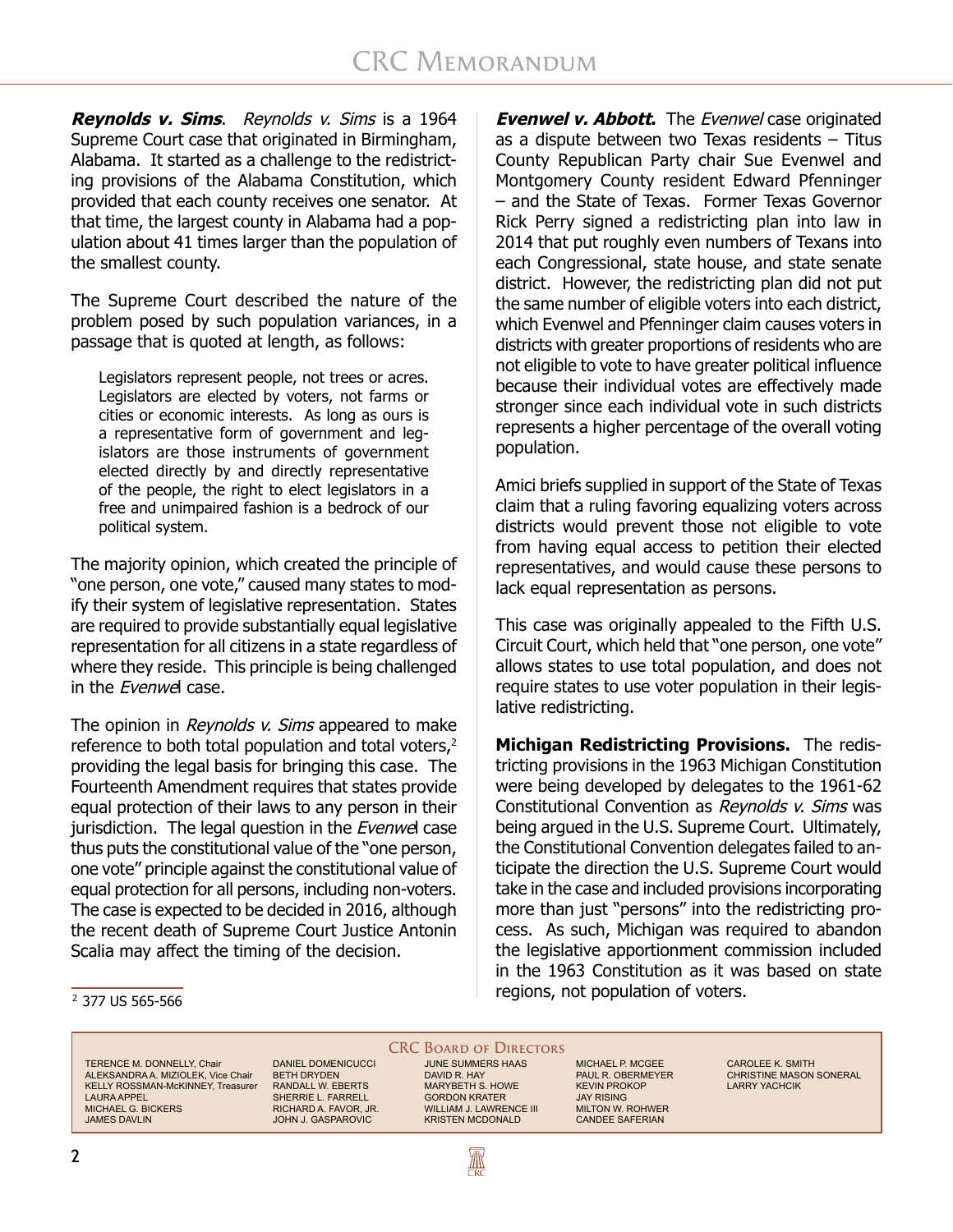In 1982, the Michigan Supreme Court invalidated Michigan's redistricting provisions because one requirement violated the Equal Protection Clause of the U.S. Constitution and the other provisions were non-severable from the violating section. Although the Michigan Supreme Court prescribed criteria that a special master used to draft the redistricting plan after the 1980 census, it was not until 1996, when

the state legislature passed Public Act (PA) 463, that Michigan again had guidelines for legislative redistricting. These requirements comprise provisions for a population variance of five percent above or below the ideal district size, upholding precedents related to the Voting Rights Act, preserving political boundaries, contiguity, compactness, and single-member districts.

# **Affirmative Decision's Effect on Michigan**

A U.S. Supreme Court decision affirming the ruling of the Fifth Circuit would have little impact on Michigan. Michigan's currently uses the total population for redistricting. In developing Congressional and state House of Representative and Senate districts, a population target level is set for each district calculated by dividing the total state population by the number of total Michigan seats within each legislative body. For the Michigan House, the population target is 89,851 persons (9.9 million population divided by 110 House seats). In similar fashion, targets for the Michigan Senate and U.S. House of Representatives are established at 260,096 and 705,974, respectively. Variances are allowed for individual districts up to five percent from the target levels. If the U.S. Supreme Court affirmed the Fifth Circuit Court's decision, it would simply affirm the logic currently used by the State of Michigan in redistricting. A decision of the Court to enable states to determine their own method of redistricting could have the same effect.

# **A Reversal's Potential Effect on Michigan**

A reversal of the Fifth Circuit's judgement would have substantial impacts on redistricting across the United States, given the current interpretation of Reynolds v. Sims and the Fourteenth Amendment. The effects on Michigan would be more pronounced in the reinforcement of district partisanship than in requirements to overhaul state electoral districts, as the variances between a citizen voting age population (CVAP) districting model and the current total population of legislative and congressional districts in the state are small or marginal, with only a few districts exhibiting deviations greater than 10 percent. The impact of a potential reversal would be far more pronounced in states similar to Texas.

Effectively, an Evenwel reversal would require Michigan's district target populations to be recomputed based on citizen voting age population (CVAP) rather than total population. Michigan has a high percent of the citizens of voting age population registered to vote. In 2014, Michigan's CVAP was estimated at 7,660,000 persons, of which 7,446,280 persons (97.2 percent) were registered to vote.<sup>3</sup> In contrast, the 2015 Texas CVAP was estimated at 19,110,272

persons, of which 13,988,920 persons (73.2 percent) were registered to vote.<sup>4</sup> As a consequence, a change to redistricting based on CVAP in Michigan would primarily result in a reshuffling to reflect where the CVAP resides as a percent of the overall population.

Besides the goal of providing substantially equal legislative representation for all citizens regardless of where they reside, Michigan law establishes the goals of upholding precedents related to the Voting Rights Act, preserving political boundaries, contiguity, compactness, and single-member districts. Those goals would not be affected by a reversal that requires or enables the use of alternative populations for redistricting.

It is worth noting that census numbers are used for many purposes beyond redistricting. Between the federal government and the states, the census

<sup>3</sup> Michigan Secretary of State website, [www.michigan.gov/](http://www.michigan.gov/sos/0,4670,7-127-1633_8722-29616--,00.html) [sos/0,4670,7-127-1633\\_8722-29616--,00.html](http://www.michigan.gov/sos/0,4670,7-127-1633_8722-29616--,00.html) (CRC calculation)

<sup>&</sup>lt;sup>4</sup> Texas Secretary of State website, [www.sos.state.tx.us/elec](http://www.sos.state.tx.us/elections/historical/70-92.shtml)[tions/historical/70-92.shtml](http://www.sos.state.tx.us/elections/historical/70-92.shtml)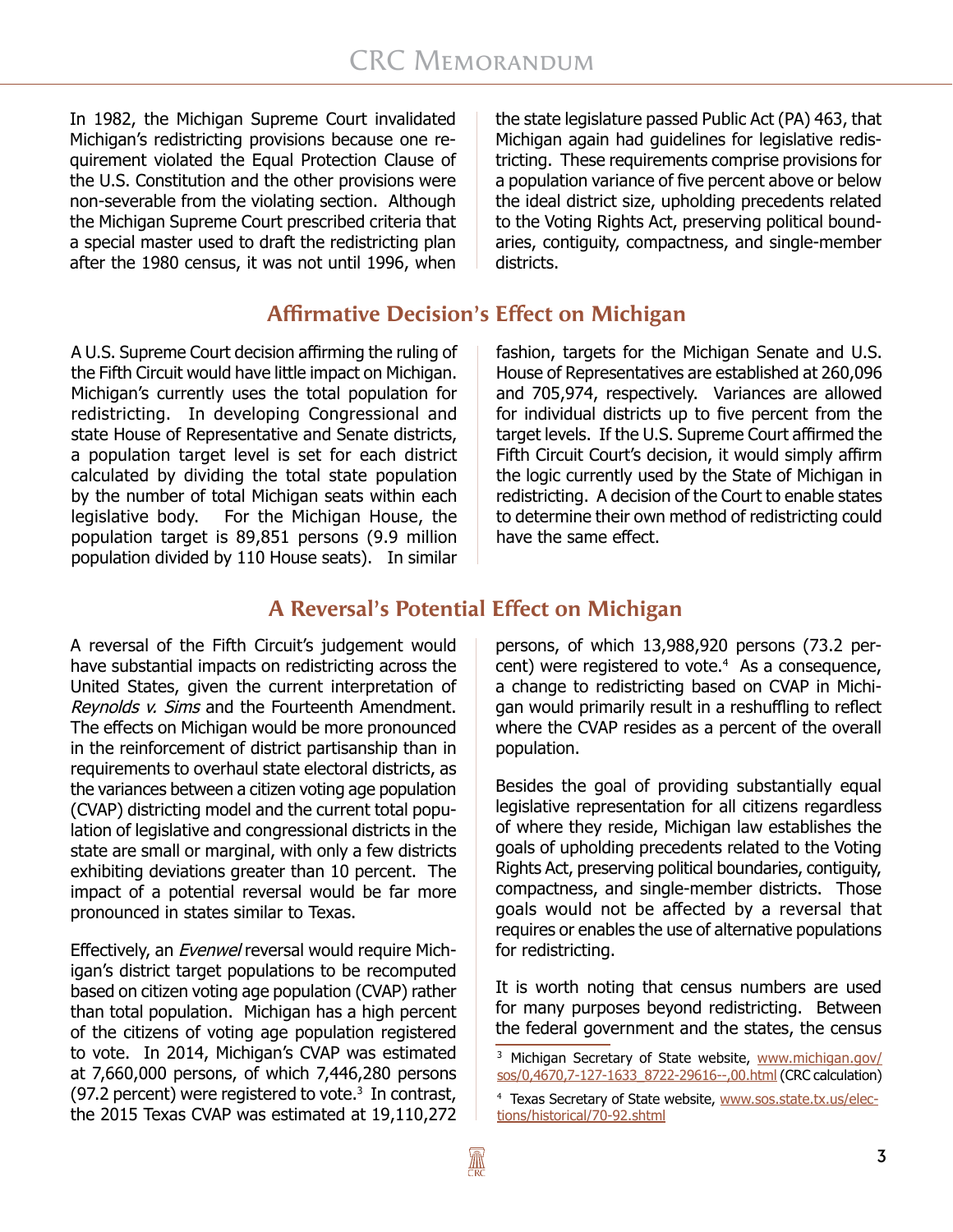population is used for allotment of funding for programs such as Medicaid. Also, the census population is used for the distribution of funding through state revenue sharing programs such as unrestricted state revenue sharing and Act 51 highway funding. These distribution methods would not be directly affected by the case before the U.S. Supreme Court.

Also, counties and some cities are divided into districts or wards for the purpose of representation on the county boards of commissioners and city councils. These bodies would not be directly affected by the court case.

#### **Michigan House of Representative Districts**<sup>5</sup>

Changing to a districting system based on the citizens of voting age population would require many district boundaries to be revised. Using CVAP to draw district lines would require the state's 110 House districts aim for a target of 68,542 citizens of voting age. Our analysis, contained in **Appendix A**, shows that most of the districts with the widest variance from the target encompass urban communities throughout the state. Districts representing Detroit, Southfield, Kalamazoo, Jackson, Grand Rapids, Muskegon, as well several districts in the northern Lower Peninsula have the widest variance from the target populations. These districts would not uniformly gain or lose populations if the districts were adjusted to represent CVAP.

The most substantial change would occur in the 69<sup>th</sup> district (East Lansing), in which the district target population would be exceeded by 16.5 percent, or about 11,000 voters. Four other similarly-affected districts include the 106<sup>th</sup> (Cheboygan, Presque Isle, Alpena, Alcona, and Iosco Counties) with an 11.8 percent difference, the 5<sup>th</sup> (Detroit) with a 10.5 percent difference, the  $34<sup>th</sup>$  (Flint) with a 9.6 percent difference, and the  $1<sup>st</sup>$  (Detroit) with a 9.1 percent difference. The  $69<sup>th</sup>$  and  $106<sup>th</sup>$  districts would be above the target figure and would need to contract in size under a CVAP districting plan. The  $5<sup>th</sup>$ , 34<sup>th</sup>, and  $1<sup>st</sup>$  districts would be below the target figure and would need to expand in size.

The range of variances under a citizen voting age population method for districting is far more pronounced than the current range of variances that is based on population, with 28 of the 110 districts (25 percent) above five percent, the maximum variance allowed under the current district boundaries. Under the alternative method, the average variance would be 3.9 percent, which contrasts with a current average variance of 3.0 percent. (See **Appendix A**.)

Several state House districts would be required to expand or contract substantially to adjust to the target level of CVAP divided by total seats. Because the districts with large variance from the target are not contiguous to one another, redistricting based on the citizen voting age population would affect almost all districts. This could change the nature of these seats, depending on that region's partisan lean and composition of voters.

#### **Michigan Senate Districts**<sup>6</sup>

The Michigan Senate would be similarly affected by this potential change in districting method. Using CVAP to draw district lines would require the state's 38 Senate districts aim for a target of 198,410 citizens of voting age. As is the case for the state House districts, the Senate districts with widest variance from the target population under a CVAP model mostly encompass urban areas of the state. They include districts in Detroit, Macomb County, Oakland County, Ann Arbor, Lansing, and Muskegon. Similar to the House districts, the Senate districts would not uniformly gain or lose populations if the districts were adjusted to represent CVAP.

The most substantial variance from target under the CVAP allocation scheme would be the  $18<sup>th</sup>$  District (Ann Arbor), expanding its current 4.8 percent variance from the target share of population to 10.1 percent under a CVAP model. Four other districts that would most need to change in size include the 2<sup>nd</sup> (Detroit), with a variance of 8.5 percent, the 3<sup>rd</sup> (Dearborn), with a variance of 8.3 percent, the 11<sup>th</sup> (Farmington Hills, Farmington, Southfield, and Lathrup Village), with a variance of 7.8 percent, and the 13<sup>th</sup> (Rochester, Rochester Hills, Clawson, and

<sup>&</sup>lt;sup>5</sup> View map of Michigan House of Representative districts at [www.](http://www.michigan.gov/documents/cgi/house10statewide_371473_7.pdf) [michigan.gov/documents/cgi/house10statewide\\_371473\\_7.pdf](http://www.michigan.gov/documents/cgi/house10statewide_371473_7.pdf).

<sup>&</sup>lt;sup>6</sup> View map of Michigan Senate districts at [www.michigan.gov/](http://www.michigan.gov/documents/cgi/senate10statewide_371479_7.pdf) [documents/cgi/senate10statewide\\_371479\\_7.pdf](http://www.michigan.gov/documents/cgi/senate10statewide_371479_7.pdf).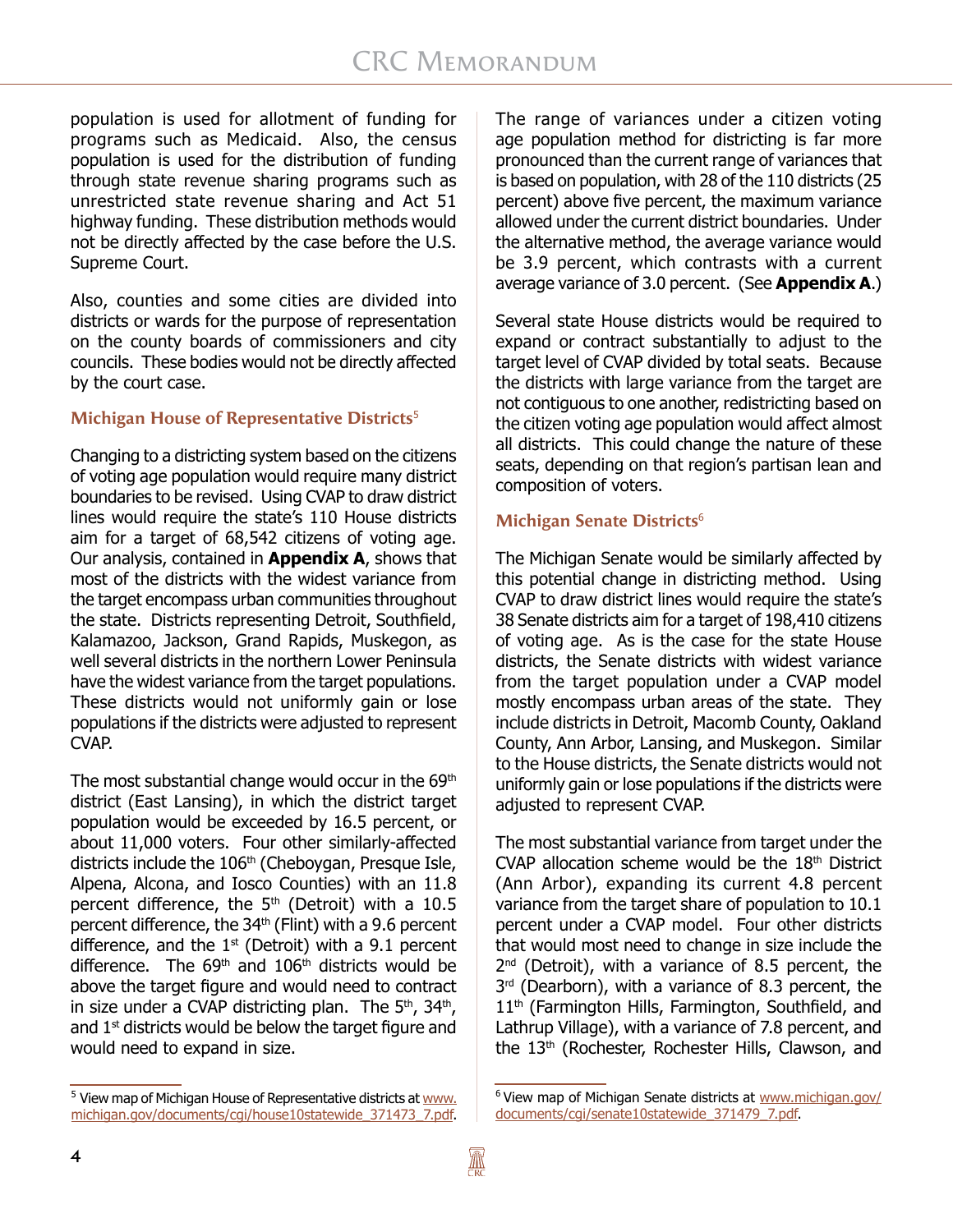Royal Oak), with a variance of 7.2 percent. The  $18<sup>th</sup>$ ,  $11<sup>th</sup>$ , and  $13<sup>th</sup>$  Senate districts would need to shrink in size, whereas the 2<sup>nd</sup> and 3<sup>rd</sup> Senate districts would need to expand in size under CVAP.

Much like the House, the Senate's average variance is currently 3.0 percent, with a maximum variance of 5.0 percent. Under CVAP, the current districts would have an average variance of 6.5 percent. However, the spread of this variance is less skewed than the House, with large jumps in per-district variance occurring in individual districts instead of systemically. (See **Appendix B**.) Ten of the 38 Senate districts (26 percent) would have variances above five percent, the maximum variance under the current district boundaries.

Similar to the House, many state Senate districts would need to expand or contract somewhat to account for a few districts with heightened variances in their voter population against the state target level.

#### **Michigan Congressional Districts**<sup>7</sup>

The Michigan seats in the U.S. House of Representatives may need to be redrawn as well.

Currently, the Congressional districts do not vary – the district sizes are nearly uniform. Using CVAP to draw district lines would require the state's 14 Congressional districts aim for a target of 538,541 citizens of voting age. CVAP districting would create an average variance between seats of 1.5 percent, with a maximum variance of 4.5 percent for the 1<sup>st</sup> Congressional district which covers the Upper Peninsula and the northern most part of the Lower Peninsula.

A change to CVAP districting is unlikely to change the apportionment of seats among the states. Additionally, the somewhat small variances shown for the state of Michigan's congressional seats would not provide any substantial opportunity or requirement to merge or split congressional districts. District boundaries, in some instances, would need to account for a difference of around 20,000 voters. The change is unlikely to affect the partisan balance of the state's Congressional delegation – the margins of victory in each seat exceed the total number of votes that could potentially shift with new boundaries being drawn. (See **Appendix C**.)

### **Conclusion**

The *Evenwel* case before the U.S. Supreme Court deals with the appropriate population upon which legislative districts should be drawn. Historically, these districts have been determined on the basis of total population as enumerated in the decennial census. Those suing for change suggest that as a representative democracy, legislative districts should be determined based on the population that would otherwise engage in voting in a perfect democracy.

When compared to the current legislative district boundaries for the Michigan House and Senate, a system based on the citizens of voting age population would cause marginal changes to the Michigan legislative districts. Only a few districts would increase in variance from the target population, however, the fact that those districts are not coterminous means that many other districts would have their boundaries changed. Analysis of Appendices A and B shows that most of the districts with the widest variance from the target encompass urban communities, but these districts would not uniformly gain or lose populations if the districts were adjusted to represent CVAP.

<sup>&</sup>lt;sup>7</sup> View map of Michigan Congressional districts at [www.michigan.](http://www.michigan.gov/documents/cgi/congress10statewide_371463_7.pdf) [gov/documents/cgi/congress10statewide\\_371463\\_7.pdf.](http://www.michigan.gov/documents/cgi/congress10statewide_371463_7.pdf)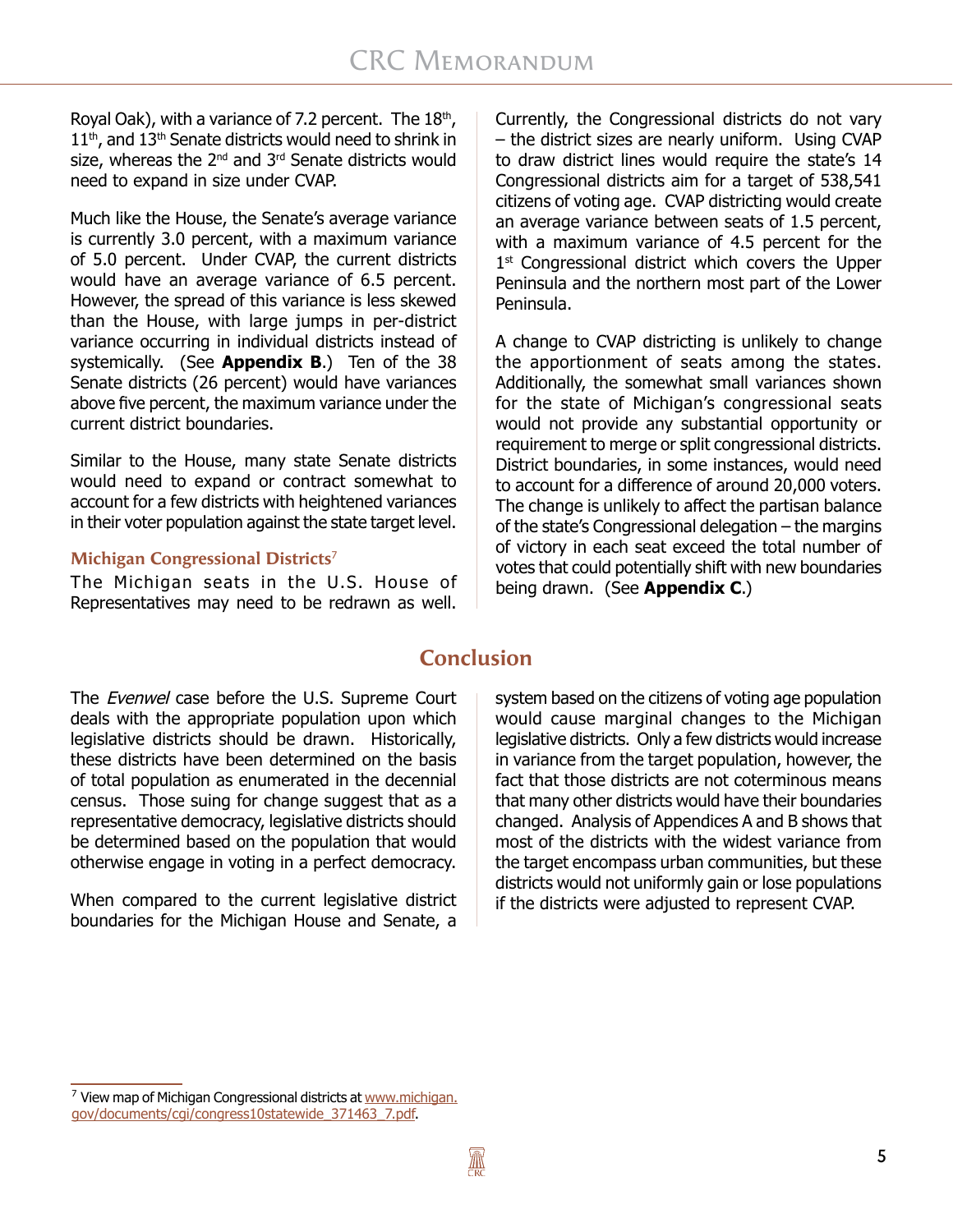### **Appendix A Michigan House of Representative Districts**

| <b>STATE</b>            | 2010              | <b>DIFF</b>   |             | <b>DIFF</b>   | % PT CHANGE POP/DIST |               | <b>CVAP/DIST</b> |                   |
|-------------------------|-------------------|---------------|-------------|---------------|----------------------|---------------|------------------|-------------------|
| <b>HOUSE</b>            | <b>CENSUS</b>     | <b>FROM</b>   | 2010        | <b>FROM</b>   | <b>IN TARGET</b>     | AS %          | AS %             | % POINT           |
| <b>DISTRICT</b>         | <b>POPULATION</b> | <b>TARGET</b> | <b>CVAP</b> | <b>TARGET</b> | <b>VARIANCE</b>      | <b>MI POP</b> | <b>MI POP</b>    | <b>DIFFERENCE</b> |
| 1                       | 87,768            | $-2.30%$      | 62,294      | $-9.10%$      | 6.80                 | 0.89%         | 0.83%            | 0.06              |
| $\overline{\mathbf{c}}$ | 87,595            | $-2.50%$      | 64,027      | $-6.60%$      | 4.10                 | 0.89%         | 0.85%            | 0.04              |
| 3                       | 87,906            | $-2.20%$      | 63,943      | $-6.70%$      | 4.50                 | 0.89%         | 0.85%            | 0.04              |
| 4                       | 88,168            | $-1.90%$      | 66,021      | $-3.70%$      | 1.80                 | 0.89%         | 0.88%            | 0.02              |
| 5                       | 87,356            | $-2.80%$      | 61,356      | $-10.50%$     | 7.70                 | 0.88%         | 0.81%            | 0.07              |
| 6                       | 89,085            | $-0.90%$      | 68,287      | $-0.40%$      | $-0.50$              | 0.90%         | 0.91%            | 0.00              |
| 7                       | 88,586            | $-1.40%$      | 66,954      | $-2.30%$      | 0.90                 | 0.90%         | 0.89%            | 0.01              |
| 8                       | 87,850            | $-2.20%$      | 64,510      | $-5.90%$      | 3.70                 | 0.89%         | 0.86%            | 0.03              |
| 9                       | 89,598            | $-0.30%$      | 62,867      | $-8.30%$      | 8.00                 | 0.91%         | 0.83%            | 0.07              |
| 10                      | 87,869            | $-2.20%$      | 66,763      | $-2.60%$      | 0.40                 | 0.89%         | 0.89%            | 0.00              |
| 11                      | 92,223            | 2.60%         | 69,301      | 1.10%         | 1.50                 | 0.93%         | 0.92%            | 0.01              |
| 12                      | 92,972            | 3.50%         | 69,654      | 1.60%         | 1.90                 | 0.94%         | 0.92%            | 0.02              |
| 13                      | 91,612            | 2.00%         | 71,322      | 4.10%         | $-2.10$              | 0.93%         | 0.95%            | $-0.02$           |
| 14                      | 87,228            | $-2.90%$      | 67,114      | $-2.10%$      | $-0.80$              | 0.88%         | 0.89%            | $-0.01$           |
| 15                      | 89,880            | 0.00%         | 63,766      | $-7.00%$      | 7.00                 | 0.91%         | 0.85%            | 0.06              |
| 16                      | 91,556            | 1.90%         | 71,051      | 3.70%         | $-1.80$              | 0.93%         | 0.94%            | $-0.02$           |
| 17                      | 88,062            | $-2.00%$      | 66,255      | $-3.30%$      | 1.30                 | 0.89%         | 0.88%            | 0.01              |
| 18                      | 92,236            | 2.70%         | 72,533      | 5.80%         | $-3.20$              | 0.93%         | 0.96%            | $-0.03$           |
| 19                      | 92,330            | 2.80%         | 73,243      | 6.90%         | $-4.10$              | 0.93%         | 0.97%            | $-0.04$           |
| 20                      | 92,769            | 3.20%         | 70,915      | 3.50%         | $-0.20$              | 0.94%         | 0.94%            | 0.00              |
| 21                      | 92,256            | 2.70%         | 67,398      | $-1.70%$      | 4.30                 | 0.93%         | 0.89%            | 0.04              |
| 22                      | 86,238            | $-4.00%$      | 66,543      | $-2.90%$      | $-1.10$              | 0.87%         | 0.88%            | $-0.01$           |
| 23                      | 93,261            | 3.80%         | 71,031      | 3.60%         | 0.20                 | 0.94%         | 0.94%            | 0.00              |
| 24                      | 86,498            | $-3.70%$      | 67,899      | $-0.90%$      | $-2.80$              | 0.88%         | 0.90%            | $-0.03$           |
| 25                      | 85,781            | $-4.50%$      | 67,504      | $-1.50%$      | $-3.00$              | 0.87%         | 0.90%            | $-0.03$           |
| 26                      | 86,930            | $-3.30%$      | 71,320      | 4.10%         | $-7.30$              | 0.88%         | 0.95%            | $-0.07$           |
| 27                      | 91,794            | 2.20%         | 71,168      | 3.80%         | $-1.70$              | 0.93%         | 0.94%            | $-0.02$           |
| 28                      | 86,089            | $-4.20%$      | 66,256      | $-3.30%$      | $-0.90$              | 0.87%         | 0.88%            | $-0.01$           |
| 29                      | 87,992            | $-2.10%$      | 66,002      | $-3.70%$      | 1.60                 | 0.89%         | 0.88%            | 0.01              |
| 30                      | 87,305            | $-2.80%$      | 68,328      | $-0.30%$      | $-2.50$              | 0.88%         | 0.91%            | $-0.02$           |
| 31                      | 88,557            | $-1.40%$      | 69,488      | 1.40%         | $-2.80$              | 0.90%         | 0.92%            | $-0.03$           |
| 32                      | 87,609            | $-2.50%$      | 65,072      | $-5.10%$      | 2.60                 | 0.89%         | 0.86%            | 0.02              |
| 33                      | 86,511            | $-3.70%$      | 62,405      | $-9.00%$      | 5.20                 | 0.88%         | 0.83%            | 0.05              |
| 34                      | 86,516            | $-3.70%$      | 61,937      | $-9.60%$      | 5.90                 | 0.88%         | 0.82%            | 0.05              |
| 35                      | 90,361            | 0.60%         | 71,146      | 3.80%         | $-3.20$              | 0.91%         | 0.94%            | $-0.03$           |
| 36                      | 86,298            | $-4.00%$      | 65,730      | $-4.10%$      | 0.10                 | 0.87%         | 0.87%            | 0.00              |
| 37                      | 90,112            | 0.30%         | 70,658      | 3.10%         | $-2.80$              | 0.91%         | 0.94%            | $-0.03$           |
| 38                      | 91,476            | 1.80%         | 68,209      | $-0.50%$      | 2.30                 | 0.93%         | 0.90%            | 0.02              |
| 39                      | 91,796            | 2.20%         | 68,537      | $0.00\%$      | 2.20                 | 0.93%         | 0.91%            | 0.02              |
| 40                      | 91,620            | 2.00%         | 70,830      | 3.30%         | $-1.40$              | 0.93%         | 0.94%            | $-0.01$           |
| 41                      | 92,805            | 3.30%         | 71,375      | 4.10%         | $-0.80$              | 0.94%         | 0.95%            | $-0.01$           |
| 42                      | 91,945            | 2.30%         | 69,550      | 1.50%         | 0.90                 | 0.93%         | 0.92%            | 0.01              |
| 43                      | 93,564            | 4.10%         | 71,141      | 3.80%         | 0.30                 | 0.95%         | 0.94%            | 0.00              |
| 44                      | 92,893            | 3.40%         | 70,005      | 2.10%         | 1.30                 | 0.94%         | 0.93%            | 0.01              |
| 45                      | 88,371            | $-1.60%$      | 67,195      | $-2.00%$      | 0.30                 | 0.89%         | 0.89%            | 0.00              |
| 46                      | 89,560            | $-0.30%$      | 65,046      | $-5.10%$      | 4.80                 | 0.91%         | 0.86%            | 0.04              |
| 47                      | 89,022            | $-0.90%$      | 65,180      | $-4.90%$      | 4.00                 | 0.90%         | 0.86%            | 0.04              |
| 48                      | 90,592            | 0.80%         | 69,264      | 1.10%         | $-0.20$              | 0.92%         | 0.92%            | 0.00              |
| 49                      | 86,581            | $-3.60%$      | 66,041      | $-3.60%$      | 0.00                 | 0.88%         | 0.88%            | 0.00              |
| 50                      | 90,865            | 1.10%         | 68,256      | $-0.40%$      | 1.50                 | 0.92%         | 0.91%            | 0.01              |
| 51                      | 94,324            | 5.00%         | 71,338      | 4.10%         | 0.90                 | 0.95%         | 0.95%            | 0.01              |
| 52                      | 86,730            | $-3.50%$      | 65,442      | $-4.50%$      | $1.00\,$             | 0.88%         | 0.87%            | 0.01              |
| 53                      | 85,792            | $-4.50%$      | 74,718      | 9.00%         | $-13.50$             | 0.87%         | 0.99%            | $-0.12$           |
| 54                      | 85,855            | $-4.40%$      | 65,642      | $-4.20%$      | $-0.20$              | 0.87%         | 0.87%            | 0.00              |
| 55                      | 86,414            | $-3.80%$      | 67,036      | $-2.20%$      | $-1.60$              | 0.87%         | 0.89%            | $-0.01$           |
|                         |                   |               |             |               |                      |               |                  |                   |

 $\overline{\mathbb{R}}$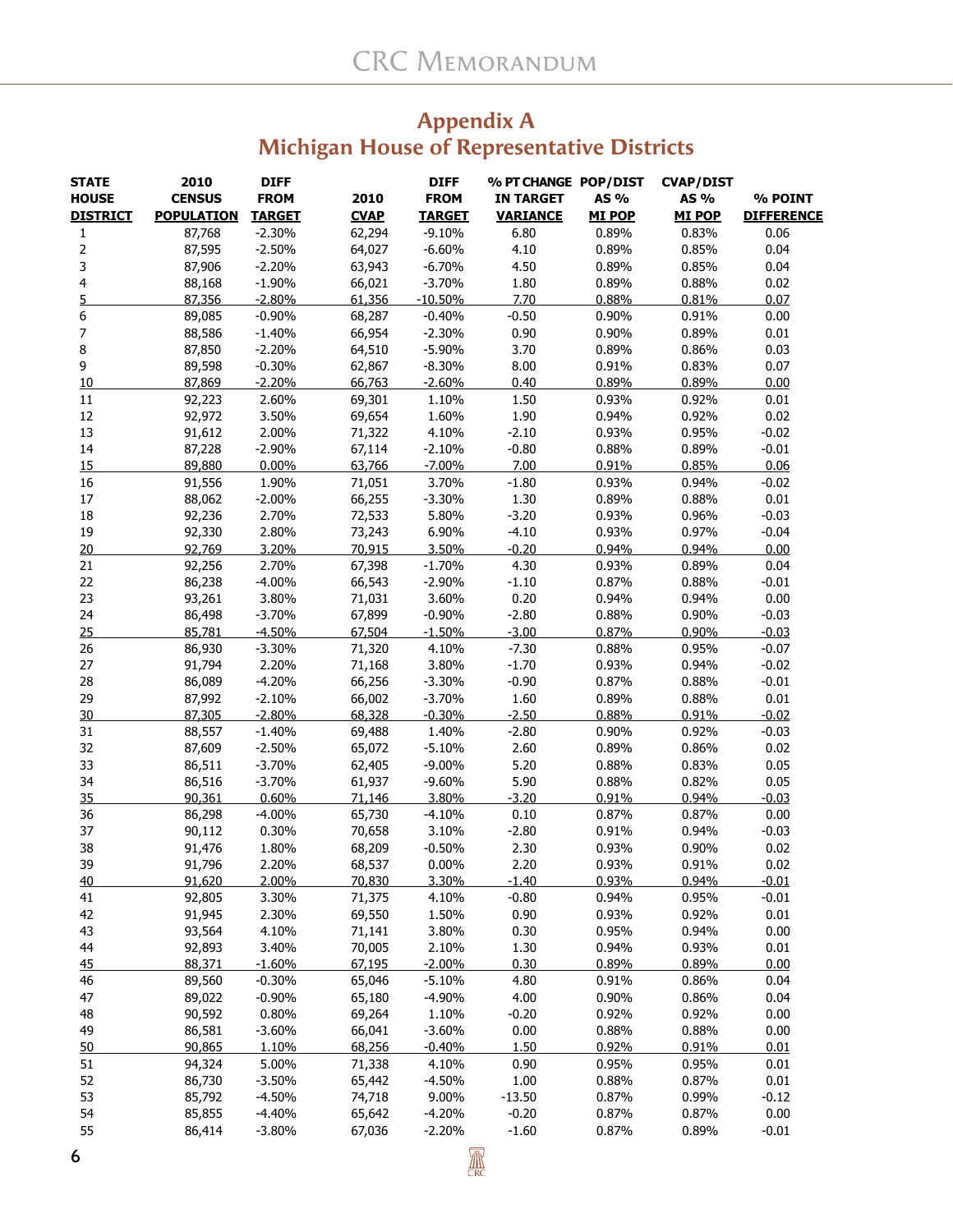# **Appendix A (continued)**

| <b>STATE</b><br><b>HOUSE</b><br><b>DISTRICT</b> | 2010<br><b>CENSUS</b><br><b>POPULATION</b> | <b>DIFF</b><br><b>FROM</b><br><b>TARGET</b> | 2010<br><b>CVAP</b> | <b>DIFF</b><br><b>FROM</b><br><b>TARGET</b> | % PT CHANGE POP/DIST<br><b>IN TARGET</b><br><b>VARIANCE</b> | AS %<br><b>MI POP</b> | <b>CVAP/DIST</b><br>AS %<br><b>MI POP</b> | % POINT<br><b>DIFFERENCE</b> |
|-------------------------------------------------|--------------------------------------------|---------------------------------------------|---------------------|---------------------------------------------|-------------------------------------------------------------|-----------------------|-------------------------------------------|------------------------------|
| 56                                              | 86,675                                     | $-3.50%$                                    | 66,061              | $-3.60%$                                    | 0.10                                                        | 0.88%                 | 0.88%                                     | 0.00                         |
| 57                                              | 94,159                                     | 4.80%                                       | 72,314              | 5.50%                                       | $-0.70$                                                     | 0.95%                 | 0.96%                                     | $-0.01$                      |
| 58                                              | 91,936                                     | 2.30%                                       | 70,009              | 2.10%                                       | 0.20                                                        | 0.93%                 | 0.93%                                     | 0.00                         |
| 59                                              | 93,735                                     | 4.30%                                       | 70,206              | 2.40%                                       | 1.90                                                        | 0.95%                 | 0.93%                                     | 0.02                         |
| 60                                              | 93,159                                     | 3.70%                                       | 73,897              | 7.80%                                       | $-4.10$                                                     | 0.94%                 | 0.98%                                     | $-0.04$                      |
| 61                                              | 93,158                                     | 3.70%                                       | 70,793              | 3.30%                                       | 0.40                                                        | 0.94%                 | 0.94%                                     | 0.00                         |
| 62                                              | 92,474                                     | 2.90%                                       | 69,713              | 1.70%                                       | 1.20                                                        | 0.94%                 | 0.92%                                     | 0.01                         |
| 63                                              | 92,009                                     | 2.40%                                       | 69,992              | 2.10%                                       | 0.30                                                        | 0.93%                 | 0.93%                                     | 0.00                         |
| 64                                              | 86,288                                     | $-4.00%$                                    | 64,391              | $-6.10%$                                    | 2.10                                                        | 0.87%                 | 0.85%                                     | 0.02                         |
| 65                                              | 93,828                                     | 4.40%                                       | 73,681              | 7.50%                                       | $-3.10$                                                     | 0.95%                 | 0.98%                                     | $-0.03$                      |
| 66                                              | 91,935                                     | 2.30%                                       | 68,997              | 0.70%                                       | 1.70                                                        | 0.93%                 | 0.92%                                     | 0.02                         |
| 67                                              | 93,656                                     | 4.20%                                       | 71,185              | 3.90%                                       | 0.40                                                        | 0.95%                 | 0.94%                                     | 0.00                         |
| 68                                              | 94,139                                     | 4.80%                                       | 71,275              | 4.00%                                       | 0.80                                                        | 0.95%                 | 0.95%                                     | 0.01                         |
| 69                                              | 93,100                                     | 3.60%                                       | 79,836              | 16.50%                                      | $-12.90$                                                    | 0.94%                 | 1.06%                                     | $-0.12$                      |
| 70                                              | 87,024                                     | $-3.10%$                                    | 67,186              | $-2.00%$                                    | $-1.20$                                                     | 0.88%                 | 0.89%                                     | $-0.01$                      |
| 71                                              | 93,624                                     | 4.20%                                       | 72,089              | 5.20%                                       | $-1.00$                                                     | 0.95%                 | 0.96%                                     | $-0.01$                      |
| 72                                              | 93,393                                     | 3.90%                                       | 68,496              | $-0.10%$                                    | 4.00                                                        | 0.94%                 | 0.91%                                     | 0.04                         |
| 73                                              | 93,827                                     | 4.40%                                       | 68,017              | $-0.80%$                                    | 5.20                                                        | 0.95%                 | 0.90%                                     | 0.05                         |
| 74                                              | 91,226                                     | 1.50%                                       | 67,351              | $-1.70%$                                    | 3.30                                                        | 0.92%                 | 0.89%                                     | 0.03                         |
| 75                                              | 93,802                                     | 4.40%                                       | 67,909              | $-0.90%$                                    | 5.30                                                        | 0.95%                 | 0.90%                                     | 0.05                         |
| 76                                              | 94,238                                     | 4.90%                                       | 73,626              | 7.40%                                       | $-2.50$                                                     | 0.95%                 | 0.98%                                     | $-0.02$                      |
| 77                                              | 92,442                                     | 2.90%                                       | 67,584              | $-1.40%$                                    | 4.30                                                        | 0.94%                 | 0.90%                                     | 0.04                         |
| 78                                              | 90,905                                     | 1.20%                                       | 70,604              | 3.00%                                       | $-1.80$                                                     | 0.92%                 | 0.94%                                     | $-0.02$                      |
| 79                                              | 85,761                                     | $-4.60%$                                    | 64,786              | $-5.50%$                                    | 0.90                                                        | 0.87%                 | 0.86%                                     | 0.01                         |
|                                                 | 91,868                                     | 2.20%                                       | 68,272              | $-0.40%$                                    | 2.60                                                        | 0.93%                 | 0.91%                                     | 0.02                         |
| 80                                              |                                            | $-4.70%$                                    |                     |                                             |                                                             |                       |                                           |                              |
| 81<br>82                                        | 85,596                                     |                                             | 65,798              | $-4.00%$                                    | $-0.70$                                                     | 0.87%                 | 0.87%                                     | $-0.01$<br>0.01              |
|                                                 | 88,319                                     | $-1.70%$                                    | 66,965              | $-2.30%$                                    | 0.60                                                        | 0.89%                 | 0.89%                                     |                              |
| 83                                              | 88,414                                     | $-1.60%$                                    | 67,120              | $-2.10%$                                    | 0.50                                                        | 0.89%                 | 0.89%                                     | 0.00                         |
| 84                                              | 88,847                                     | $-1.10%$                                    | 68,914              | 0.50%                                       | $-1.70$                                                     | 0.90%                 | 0.91%                                     | $-0.02$                      |
| 85                                              | 93,124                                     | 3.60%                                       | 70,826              | 3.30%                                       | 0.30                                                        | 0.94%                 | 0.94%                                     | 0.00                         |
| 86                                              | 92,271                                     | 2.70%                                       | 67,929              | $-0.90%$                                    | 3.60                                                        | 0.93%                 | 0.90%                                     | 0.03                         |
| 87                                              | 94,041                                     | 4.70%                                       | 70,433              | 2.80%                                       | 1.90                                                        | 0.95%                 | 0.93%                                     | 0.02                         |
| 88                                              | 87,130                                     | $-3.00%$                                    | 65,686              | $-4.20%$                                    | 1.10                                                        | 0.88%                 | 0.87%                                     | 0.01                         |
| 89                                              | 85,375                                     | $-5.00%$                                    | 63,814              | $-6.90%$                                    | 1.90                                                        | 0.86%                 | 0.85%                                     | 0.02                         |
| 90                                              | 91,296                                     | 1.60%                                       | 65.564              | $-4.30%$                                    | 6.00                                                        | 0.92%                 | 0.87%                                     | 0.05                         |
| 91                                              | 86,460                                     | $-3.80%$                                    | 65,176              | $-4.90%$                                    | 1.10                                                        | 0.87%                 | 0.86%                                     | 0.01                         |
| 92                                              | 85,728                                     | $-4.60%$                                    | 64,225              | $-6.30%$                                    | 1.70                                                        | 0.87%                 | 0.85%                                     | 0.02                         |
| 93                                              | 94,176                                     | 4.80%                                       | 70,994              | 3.60%                                       | 1.20                                                        | 0.95%                 | 0.94%                                     | 0.01                         |
| 94                                              | 89,913                                     | 0.10%                                       | 70,852              | 3.40%                                       | $-3.30$                                                     | 0.91%                 | 0.94%                                     | $-0.03$                      |
| 95                                              | 87,780                                     | $-2.30%$                                    | 65,239              | $-4.80%$                                    | 2.50                                                        | 0.89%                 | 0.87%                                     | 0.02                         |
| 96                                              | 86,595                                     | $-3.60%$                                    | 67,418              | $-1.60%$                                    | $-2.00$                                                     | 0.88%                 | 0.89%                                     | $-0.02$                      |
| 97                                              | 85,628                                     | $-4.70%$                                    | 67,510              | $-1.50%$                                    | $-3.20$                                                     | 0.87%                 | 0.90%                                     | $-0.03$                      |
| 98                                              | 85,899                                     | $-4.40%$                                    | 65,711              | $-4.10%$                                    | $-0.30$                                                     | 0.87%                 | 0.87%                                     | 0.00                         |
| 99                                              | 89,217                                     | $-0.70%$                                    | 72,141              | 5.30%                                       | $-6.00$                                                     | 0.90%                 | 0.96%                                     | $-0.05$                      |
| 100                                             | 86,569                                     | $-3.70%$                                    | 65,801              | $-4.00%$                                    | 0.30                                                        | 0.88%                 | 0.87%                                     | 0.00                         |
| 101                                             | 92,671                                     | 3.10%                                       | 73,797              | 7.70%                                       | $-4.50$                                                     | 0.94%                 | 0.98%                                     | $-0.04$                      |
| 102                                             | 85,950                                     | $-4.30%$                                    | 66,911              | $-2.40%$                                    | $-2.00$                                                     | 0.87%                 | 0.89%                                     | $-0.02$                      |
| 103                                             | 92,224                                     | 2.60%                                       | 73,595              | 7.40%                                       | $-4.70$                                                     | 0.93%                 | 0.98%                                     | $-0.04$                      |
| 104                                             | 86,986                                     | $-3.20%$                                    | 67,791              | $-1.10%$                                    | $-2.10$                                                     | 0.88%                 | 0.90%                                     | $-0.02$                      |
| 105                                             | 92,098                                     | 2.50%                                       | 72,498              | 5.80%                                       | $-3.30$                                                     | 0.93%                 | 0.96%                                     | $-0.03$                      |
| 106                                             | 94,220                                     | 4.90%                                       | 76,635              | 11.80%                                      | $-6.90$                                                     | 0.95%                 | 1.02%                                     | $-0.06$                      |
| 107                                             | 94,062                                     | 4.70%                                       | 74,414              | 8.60%                                       | $-3.90$                                                     | 0.95%                 | 0.99%                                     | $-0.04$                      |
| 108                                             | 87,266                                     | $-2.90%$                                    | 68,877              | 0.50%                                       | $-3.40$                                                     | 0.88%                 | 0.91%                                     | $-0.03$                      |
| 109                                             | 87,465                                     | $-2.70%$                                    | 71,278              | 4.00%                                       | $-6.60$                                                     | 0.88%                 | 0.95%                                     | $-0.06$                      |
| 110                                             | 86,997                                     | $-3.20%$                                    | 70,524              | 2.90%                                       | $-6.10$                                                     | 0.88%                 | 0.94%                                     | $-0.06$                      |

Maps of districts available at: House -<http://1.usa.gov/1SorMBG> Source: Michigan Secretary of State, United States Census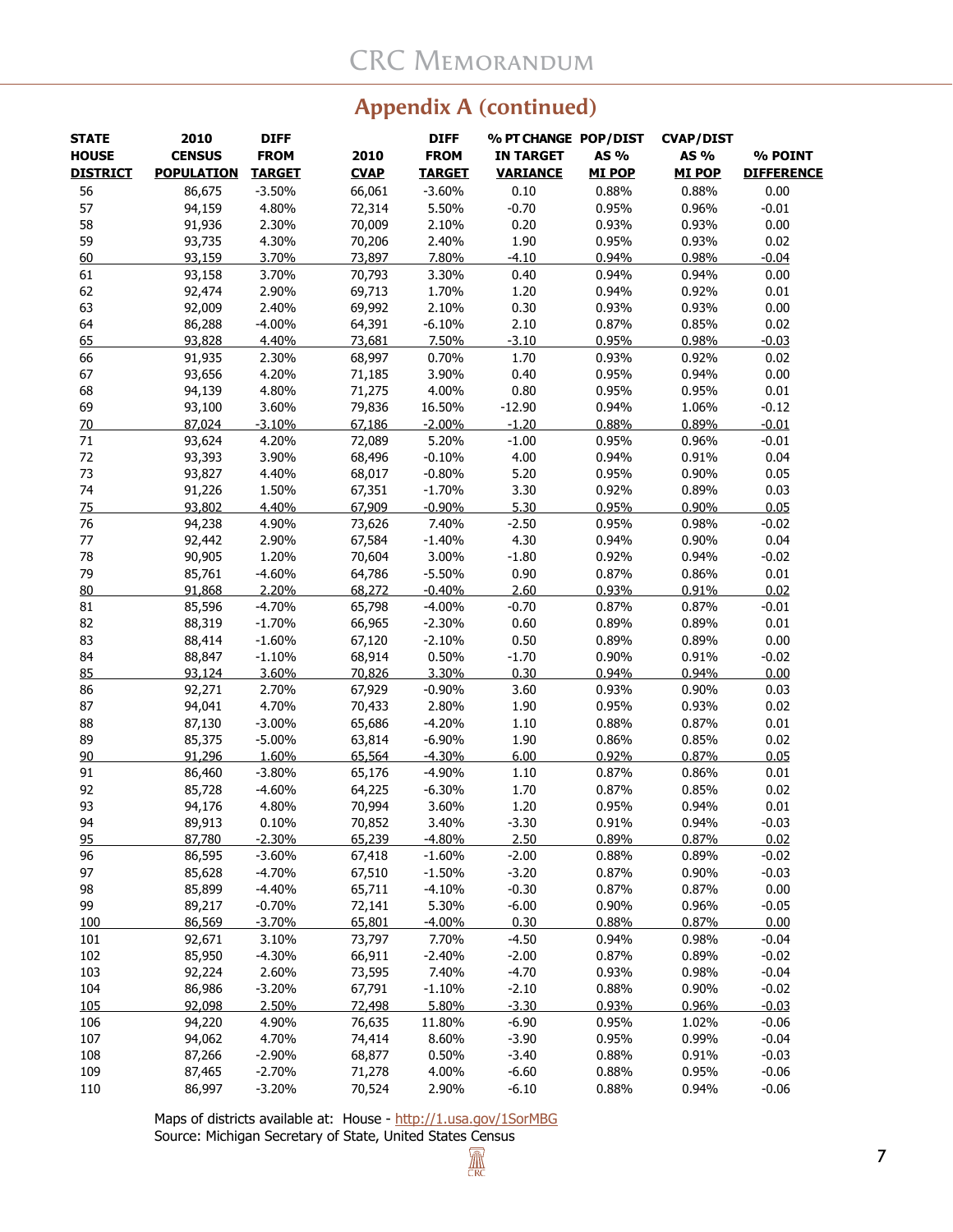# **Appendix B Michigan Senate Districts**

| <b>STATE</b>    | 2010              | <b>DIFF</b>   |             | <b>DIFF</b>   | % PT CHANGE POP/DIST |               | <b>CVAP/DIST</b> |                   |
|-----------------|-------------------|---------------|-------------|---------------|----------------------|---------------|------------------|-------------------|
| <b>SENATE</b>   | <b>CENSUS</b>     | <b>FROM</b>   | 2010        | <b>FROM</b>   | <b>IN TARGET</b>     | AS %          | AS %             | % POINT           |
| <b>DISTRICT</b> | <b>POPULATION</b> | <b>TARGET</b> | <b>CVAP</b> | <b>TARGET</b> | <b>VARIANCE</b>      | <b>MI POP</b> | <b>MI POP</b>    | <b>DIFFERENCE</b> |
| 1               | 254,936           | $-2.00%$      | 197,305     | $-0.60%$      | $-1.40$              | 2.58%         | 2.62%            | $-0.04$           |
| $\overline{2}$  | 254,991           | $-2.00%$      | 181,640     | $-8.50%$      | 6.50                 | 2.58%         | 2.41%            | 0.17              |
| 3               | 254,934           | $-2.00%$      | 181,977     | $-8.30%$      | 6.30                 | 2.58%         | 2.41%            | 0.17              |
| $\overline{4}$  | 255,038           | $-1.90%$      | 190,813     | $-3.80%$      | 1.90                 | 2.58%         | 2.53%            | 0.05              |
| 5               | 260,300           | 0.10%         | 196,028     | $-1.20%$      | 1.30                 | 2.63%         | 2.60%            | 0.03              |
| 6               | 267,785           | 3.00%         | 202,934     | 2.30%         | 0.70                 | 2.71%         | 2.69%            | 0.02              |
| 7               | 272,600           | 4.80%         | 208,092     | 4.90%         | $-0.10$              | 2.76%         | 2.76%            | 0.00              |
| 8               | 270,685           | 4.10%         | 210,428     | 6.10%         | $-2.00$              | 2.74%         | 2.79%            | $-0.05$           |
| 9               | 271,123           | 4.20%         | 208,423     | 5.00%         | $-0.80$              | 2.74%         | 2.76%            | $-0.02$           |
| 10              | 271,486           | 4.40%         | 208,065     | 4.90%         | $-0.50$              | 2.75%         | 2.76%            | $-0.01$           |
| 11              | 272,444           | 4.70%         | 213,937     | 7.80%         | $-3.10$              | 2.76%         | 2.84%            | $-0.08$           |
| 12              | 255,847           | $-1.60%$      | 190,531     | $-4.00%$      | 2.30                 | 2.59%         | 2.53%            | 0.06              |
| 13              | 272,689           | 4.80%         | 212,769     | 7.20%         | $-2.40$              | 2.76%         | 2.82%            | $-0.06$           |
| 14              | 248,755           | $-4.40%$      | 188,197     | $-5.10%$      | 0.80                 | 2.52%         | 2.50%            | 0.02              |
| 15              | 257,980           | $-0.80%$      | 193,879     | $-2.30%$      | 1.50                 | 2.61%         | 2.57%            | 0.04              |
| 16              | 252,184           | $-3.00%$      | 193,062     | $-2.70%$      | $-0.30$              | 2.55%         | 2.56%            | $-0.01$           |
| 17              | 251,913           | $-3.10%$      | 192,108     | $-3.20%$      | 0.00                 | 2.55%         | 2.55%            | 0.00              |
| 18              | 272,524           | 4.80%         | 218,426     | 10.10%        | $-5.30$              | 2.76%         | 2.90%            | $-0.14$           |
| 19              | 259,224           | $-0.30%$      | 196,082     | $-1.20%$      | 0.80                 | 2.62%         | 2.60%            | 0.02              |
| 20              | 250,331           | $-3.80%$      | 193,405     | $-2.50%$      | $-1.20$              | 2.53%         | 2.57%            | $-0.03$           |
| 21              | 270,401           | 4.00%         | 205,596     | 3.60%         | 0.30                 | 2.74%         | 2.73%            | 0.01              |
| 22              | 253,234           | $-2.60%$      | 189,142     | $-4.70%$      | 2.00                 | 2.56%         | 2.51%            | 0.05              |
| 23              | 265,110           | 1.90%         | 210,463     | 6.10%         | $-4.10$              | 2.68%         | 2.79%            | $-0.11$           |
| 24              | 269,574           | 3.60%         | 204,850     | 3.20%         | 0.40                 | 2.73%         | 2.72%            | 0.01              |
| 25              | 266,956           | 2.60%         | 204,036     | 2.80%         | $-0.20$              | 2.70%         | 2.71%            | $-0.01$           |
| 26              | 261,519           | 0.50%         | 193,618     | $-2.40%$      | 3.00                 | 2.65%         | 2.57%            | 0.08              |
| 27              | 252,670           | $-2.90%$      | 188,680     | $-4.90%$      | 2.00                 | 2.56%         | 2.50%            | 0.05              |
| 28              | 257,950           | $-0.80%$      | 189,302     | $-4.60%$      | 3.80                 | 2.61%         | 2.51%            | 0.10              |
| 29              | 270,819           | 4.10%         | 200,602     | 1.10%         | 3.00                 | 2.74%         | 2.66%            | 0.08              |
| 30              | 263.801           | 1.40%         | 195.064     | $-1.70%$      | 3.10                 | 2.67%         | 2.59%            | 0.08              |
| 31              | 251,819           | $-3.20%$      | 193,422     | $-2.50%$      | $-0.70$              | 2.55%         | 2.57%            | $-0.02$           |
| 32              | 267,936           | 3.00%         | 204,803     | 3.20%         | $-0.20$              | 2.71%         | 2.72%            | $-0.01$           |
| 33              | 249,853           | $-3.90%$      | 197,798     | $-0.30%$      | $-3.60$              | 2.53%         | 2.62%            | $-0.10$           |
| 34              | 247,218           | $-5.00%$      | 185,728     | $-6.40%$      | 1.40                 | 2.50%         | 2.46%            | 0.04              |
| 35              | 252,697           | $-2.80%$      | 199,338     | 0.50%         | $-3.30$              | 2.56%         | 2.64%            | $-0.09$           |
| 36              | 247,592           | $-4.80%$      | 195,791     | $-1.30%$      | $-3.50$              | 2.51%         | 2.60%            | $-0.09$           |
| 37              | 251,625           | $-3.30%$      | 198,004     | $-0.20%$      | $-3.10$              | 2.55%         | 2.63%            | $-0.08$           |
| 38              | 255,097           | $-1.90%$      | 205,234     | 3.40%         | $-5.40$              | 2.58%         | 2.72%            | $-0.14$           |

Maps of districts available at: Senate - <u><http://1.usa.gov/1PERw7V></u> Source: Michigan Secretary of State, United States Census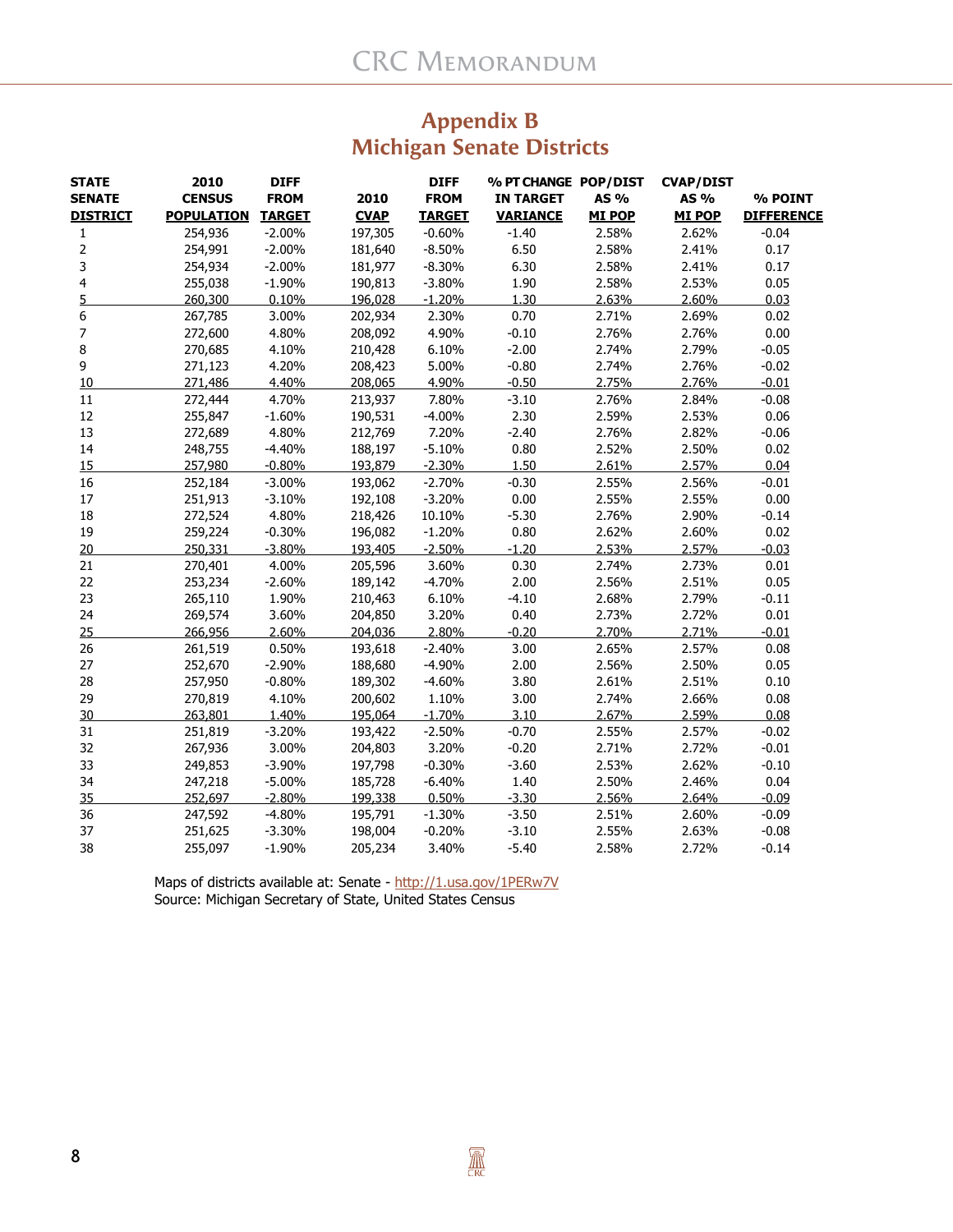| U.S.            | 2010              | <b>DIFF</b>   |             | <b>DIFF</b>   | % PT CHANGE      | <b>POP/DIST</b> | <b>CVAP/DIST</b> |                   |
|-----------------|-------------------|---------------|-------------|---------------|------------------|-----------------|------------------|-------------------|
| <b>CONGRESS</b> | <b>CENSUS</b>     | <b>FROM</b>   | 2010        | <b>FROM</b>   | <b>IN TARGET</b> | $AS\%$          | AS %             | % POINT           |
| <b>DISTRICT</b> | <b>POPULATION</b> | <b>TARGET</b> | <b>CVAP</b> | <b>TARGET</b> | <b>VARIANCE</b>  | <b>MI POP</b>   | <b>MI POP</b>    | <b>DIFFERENCE</b> |
|                 | 705,974           | $0.00\%$      | 562,564     | 4.50%         | 4.50             | 7.14%           | 7.46%            | $-0.32$           |
| 2               | 705,975           | $0.00\%$      | 527,303     | $-2.10%$      | $-2.10$          | 7.14%           | 6.99%            | 0.15              |
| 3               | 705,974           | $0.00\%$      | 524,761     | $-2.60\%$     | $-2.60$          | 7.14%           | 6.96%            | 0.18              |
| 4               | 705,974           | $0.00\%$      | 549,728     | 2.10%         | 2.10             | 7.14%           | 7.29%            | $-0.15$           |
| 5               | 705,975           | $0.00\%$      | 535,254     | $-0.60\%$     | $-0.60$          | 7.14%           | 7.10%            | 0.04              |
| 6               | 705,974           | $0.00\%$      | 536,223     | $-0.40%$      | $-0.40$          | 7.14%           | 7.11%            | 0.03              |
|                 | 705,974           | $0.00\%$      | 539,015     | 0.10%         | 0.10             | 7.14%           | 7.15%            | $-0.01$           |
| 8               | 705,975           | $0.00\%$      | 538,295     | $0.00\%$      | 0.00             | 7.14%           | 7.14%            | 0.00              |
| 9               | 705,975           | $0.00\%$      | 555,079     | 3.10%         | 3.10             | 7.14%           | 7.36%            | $-0.22$           |
| 10              | 705,974           | $0.00\%$      | 535,876     | $-0.50\%$     | $-0.50$          | 7.14%           | 7.11%            | 0.04              |
| 11              | 705,974           | $0.00\%$      | 537,217     | $-0.20%$      | $-0.20$          | 7.14%           | 7.13%            | 0.02              |
| 12              | 705,974           | $0.00\%$      | 544,352     | 1.10%         | 1.10             | 7.14%           | 7.22%            | $-0.08$           |
| 13              | 705,974           | $0.00\%$      | 525,825     | $-2.40%$      | $-2.40$          | 7.14%           | 6.97%            | 0.17              |
| 14              | 705,974           | $0.00\%$      | 528,080     | -1.90%        | $-1.90$          | 7.14%           | 7.00%            | 0.14              |

# **Appendix C Michigan U.S. Congress Districts**

Source: Michigan Secretary of State, United States Census